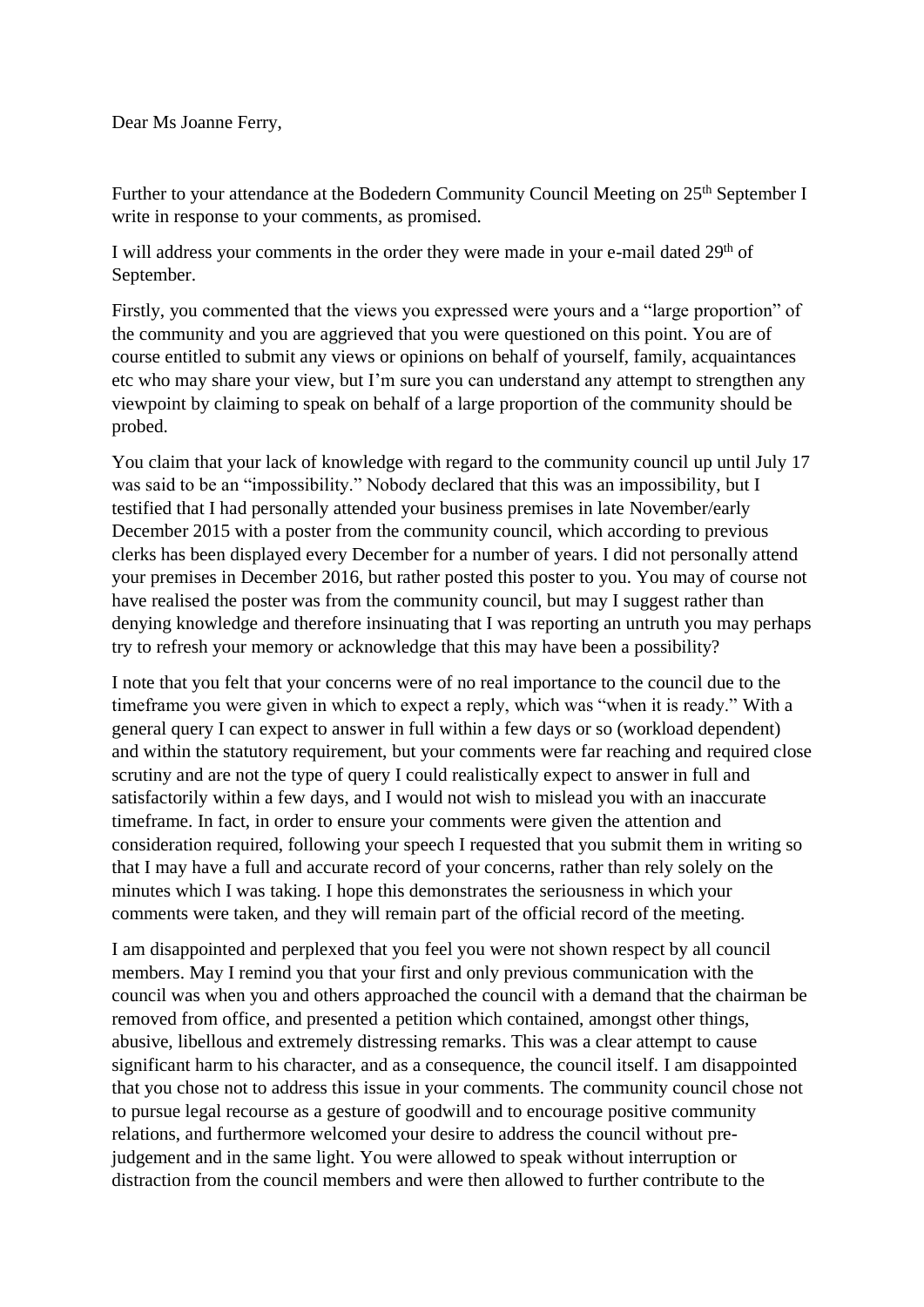discussion and make further comments and pose further questions in the course of dialogue. Therefore, it is clear the council demonstrated exceptional goodwill and respect and a strong desire to be open, transparent and fair in dealing with all members of the community, even those who have previously attempted to engage negatively with the council. The council will continue to engage openly and transparently in the future, and I look forward to developing a more positive and productive relationship.

I understand that you were unaware that the community council existed in Bodedern. There are 735 community and town councils in Wales. They cover approximately 94% of the land area and 70% of the population of Wales. There are approximately 8000 community and town councillors, who represent the interests of the community they serve as a whole. Bodedern community council has met every fourth Monday of each month (with the exception of August and December) for at least 20+ years. The location and date of these meeting has never changed. Again I must question your accusation that a "large proportion" of the community is unaware of the council, and I am disappointed that you would chose to level this accusation, rather than comment that you were personally unaware. You may not be aware but community participation in local government is a real issue for all levels of local government, and in spite of council encouragement can only be successfully achieved by positive participation and a personal desire by individuals to be active participants within the community. As you will have heard at the meeting, the hardworking playground committee has been established for a number of years, their meetings are widely publicised online and on social media with the aim of encouraging interest from parents of local children who use the playground, and the count at their last meeting was 4. I think this may give you an indication of the issues and significant challenges facing all levels of local government. The council is always looking for and is open to new suggestions and ideas, so please feel free to contact me with any suggestions you may have with regard to this issue.

The public's right to attend community council meetings has been enshrined in the council's rules. It is noted at the top of each agenda that the public has a right to attend each meeting unless otherwise stated, and notify the clerk up to 48 hours before each meeting of any issue they would like to the council to discuss. I note your comments with regard to the website, and I would make the following comments:

It has been a statutory requirement for all community councils throughout Wales to have a website for a number of years. However, due to private and personal circumstances the previous clerk had been unable to action this. After becoming clerk in July 2015, I explored all the areas which required action and this, amongst other things was deemed a priority. Therefore in due course I went on to establish a website, and created and uploaded the current content. As previously stated, the website is by no means complete, and I anticipate this being an ongoing long-term project. The council members elected not to have their personal address and telephone number on the site. My details have been included in full, including no less than three telephone numbers for me. (My full time work, evening and mobile) Although it is not a requirement, I have made myself available at all times of the day, including my full time work hours to ensure I am always contactable should any member of the community have an urgent matter they wish to raise. Since becoming clerk and having less than 20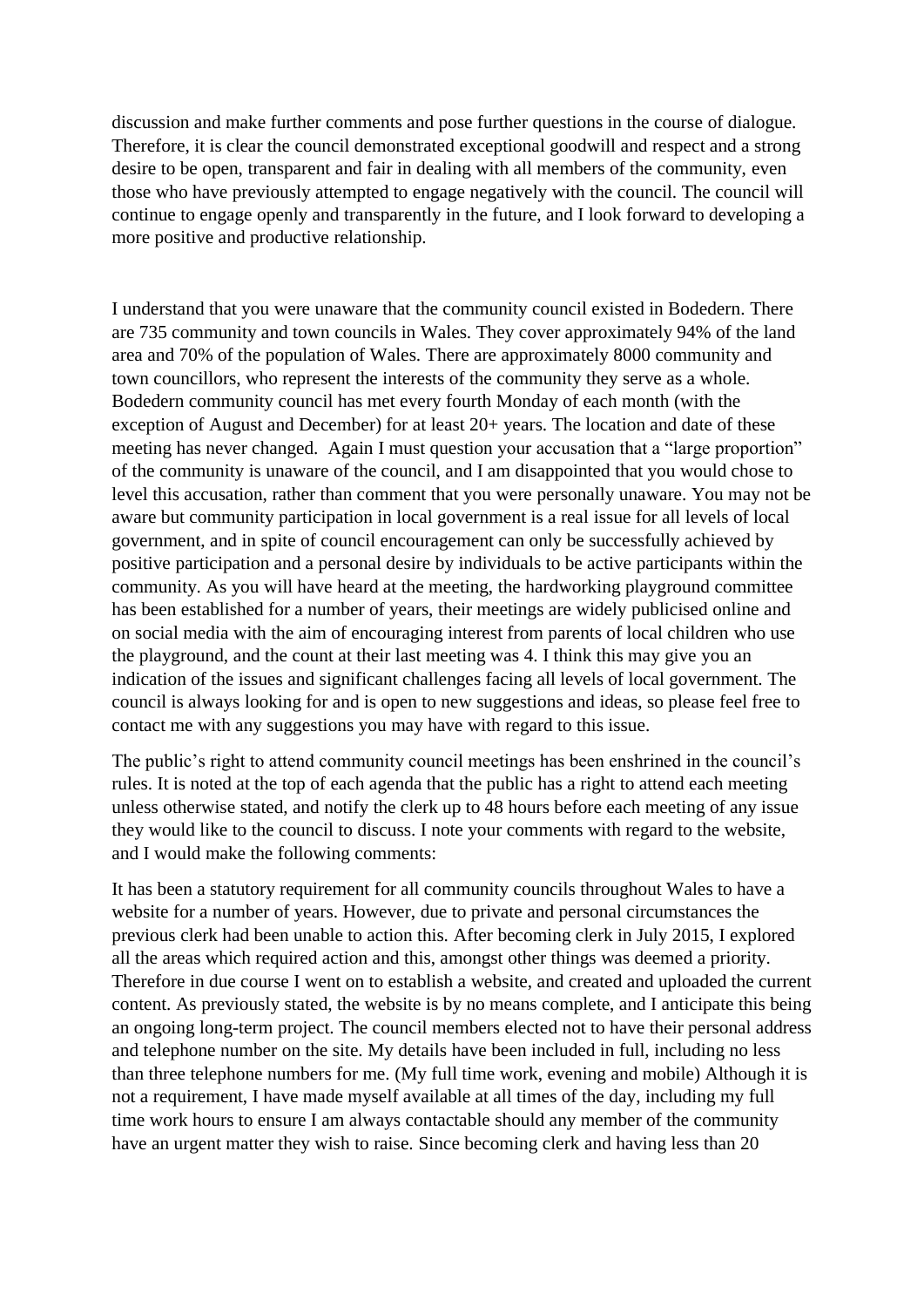meetings, in addition to establishing and creating the website, the council have drafted, compiled and formalised from scratch the following:

- statutory rules for the council,
- financial regulations,
- a formal language policy,
- a complaints procedure,
- rules and regulations for the cemetery,
- created a risk assessment register,
- created an asset register,
- currently creating a register of members interests.

This is in addition to the expected day to day duties of the clerk, and the process of bringing the council up to full compliance is by no means complete. Therefore, I must refute your accusation that there is any oversight by the council with regard to their responsibilities. As previously noted, the former clerk (through no fault of her own and due to personal circumstances) was understandably unable to ensure the council corresponded to the numerous new requirements placed on them, therefore I have been tasked with this project. I am fully aware of the responsibilities of the council, and have been working hard with the council members to achieve our goal. Again, this is a long-term project and most certainly a "work in progress" and I am very proud of the advancements made by the council in the short term I have been clerk. This is by no means due to my contributions only, but is a representation of the commitment and dedication the council members have to their community.

I note your comments with regard to a business plan. I would suggest that it is indeed good practice for a large town council to have a business plan showing what they wished to achieve within the next term, but this would be extremely unusual in the council the size of Bodedern. However, to ensure good practice and best financial management we convene yearly meetings deciding what we should aim to achieve within the next financial year, and a budget and plan is set to ensure these plans can be achieved successfully. I hope this will alleviate any concerns you may have with regard to forward planning within the council.

The council does indeed only have 9 members, and two empty seats. Again, I note you have made assumptions about the current situation of the council without the relevant or correct information. There have been numerous expressions of interest in the two empty seats by members of the community, with enquiries with regard to how one becomes a member and the process involved. I am currently in possession of one formal application, and am awaiting confirmation from another four individuals if they would like to put their names forward. The two members who were co-opted in May did not "fail to express their interest before the deadline." The two members were members of the council in the previous term, and were unable to submit their application to the county council before the deadline. For one member it was due to being called away unexpectedly with work commitments, and the other had unfortunate personal circumstances. They both advised me of this on the day of the deadline. Respectfully, could I encourage you to enquire with myself as to the full circumstances of events before making negative assumptions and levelling accusations against members? I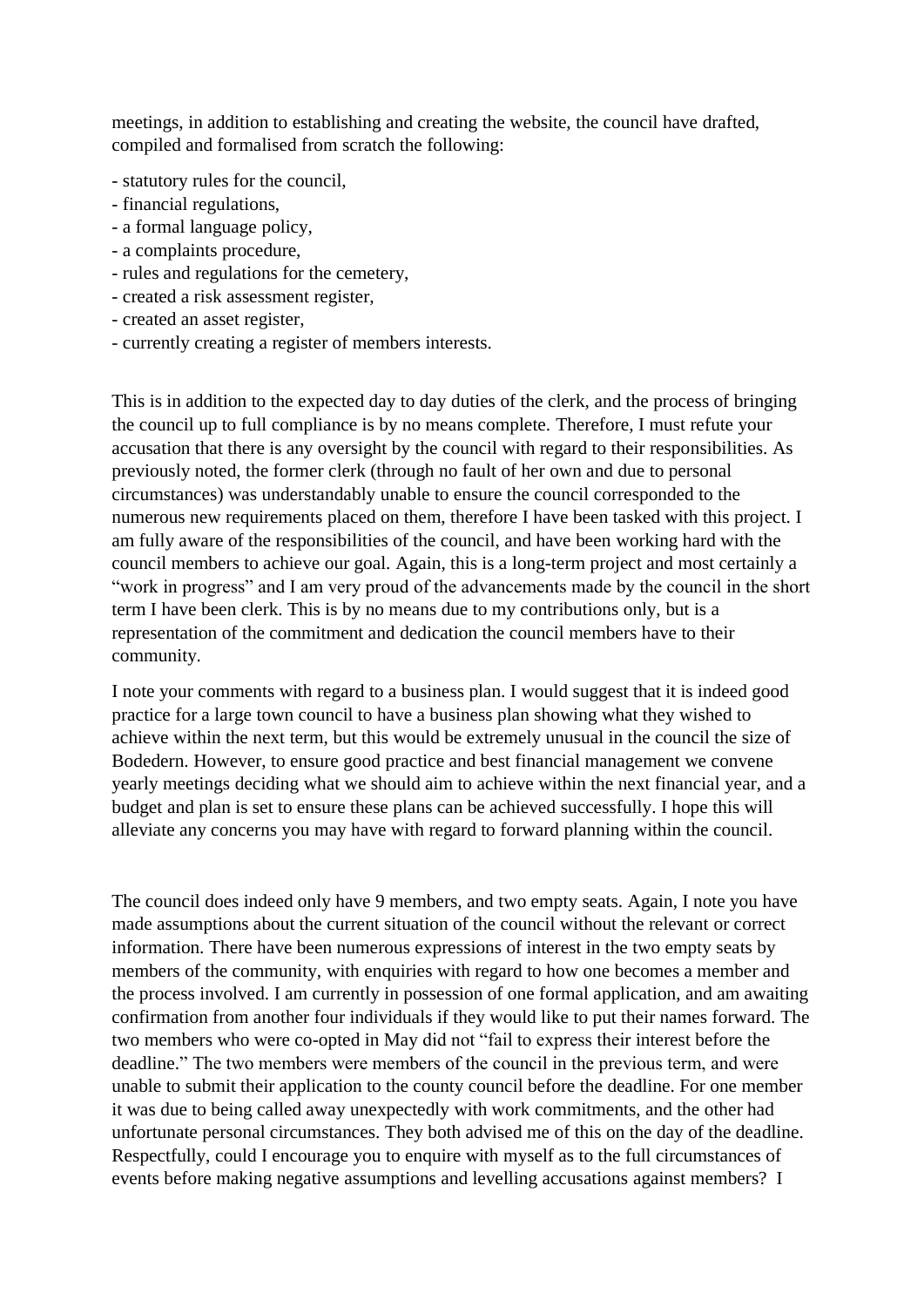think it would be much more productive and would certainly encourage a more productive and positive relationship moving forward.

You have expressed some concern as to the level of attendance at each meeting. Having reviewed the attendance figures of the last 20 meetings since I have been clerk, I must note your assumption with regard to the quorum is incorrect and also contest your allegation that the needs of the community are not being given the attention and consideration required. There have been 2 meetings where there have only been 4 members, September 16 and April 17. In every other meeting bar one the quorum has been exceeded by minimum of two, often with more or with full attendance. I have received a report previously from a member of the community that there was an issue with attendance, and in spite of my notifying him that this is not the case I am aware of his desire to cause discord and his inaccurate reporting of facts within the community, and I am disappointed that this continues to be the case. I am very pleased to be able to alleviate your concern and confirm there have been no issues with attendance levels within the council for the period I have been clerk.

I note you did not see the notice of co-option which was advertised in October 16 for the two new members, or the notice to co-opt pervious terms members for the term beginning May 17. This was placed on the website for 28 days before the deadline, and for a further two weeks following the co-option. It would not be left permanently on the website. It was also placed on the local noticeboard in the local convenience store, which they would have arranged to remove in due course. I'm glad to report this process was adhered to correctly.

With regards to the Eisteddfod, it was explained in the July meeting the level of involvement the community council had with regard to the Eisteddfod arrangements. It was re iterated that the council had no involvement or consultation in the site location or transportation arrangements of the Eisteddfod. As you noted, Huw Aled attended the community council meeting to provide the council with details of the arrangements. You will also have noted that he advised the council that the Eisteddfod were arranging a "drop in session" in the near future to advise local residents of the plans. I would not consider it practical or appropriate for this responsibility to have been taken over by the community council.

Your assumption that the Eisteddfod utilised this meeting as a way of relaying the information to the wider community is not correct and I would emphasise this following my communication with Huw Aled following the Esiteddfod. Again, the Eisteddfod advised the council that they were arranging a drop-in session, which would have way exceeded the remit of the community council. I am fully aware that you have raised numerous issues with the Eisteddfod organisers, and I'm also aware of the extent the Eisteddfod have liaised with yourselves, and following July's meeting I had hoped that you would have a fuller understanding of the role of the community council in the Eisteddfod planning.

Also, I would challenge your assumption that the council failed to put across views of the community to the Eisteddfod. The council did not receive any requests from any members of the community to report concerns with regard to any aspect of the arrangements, and